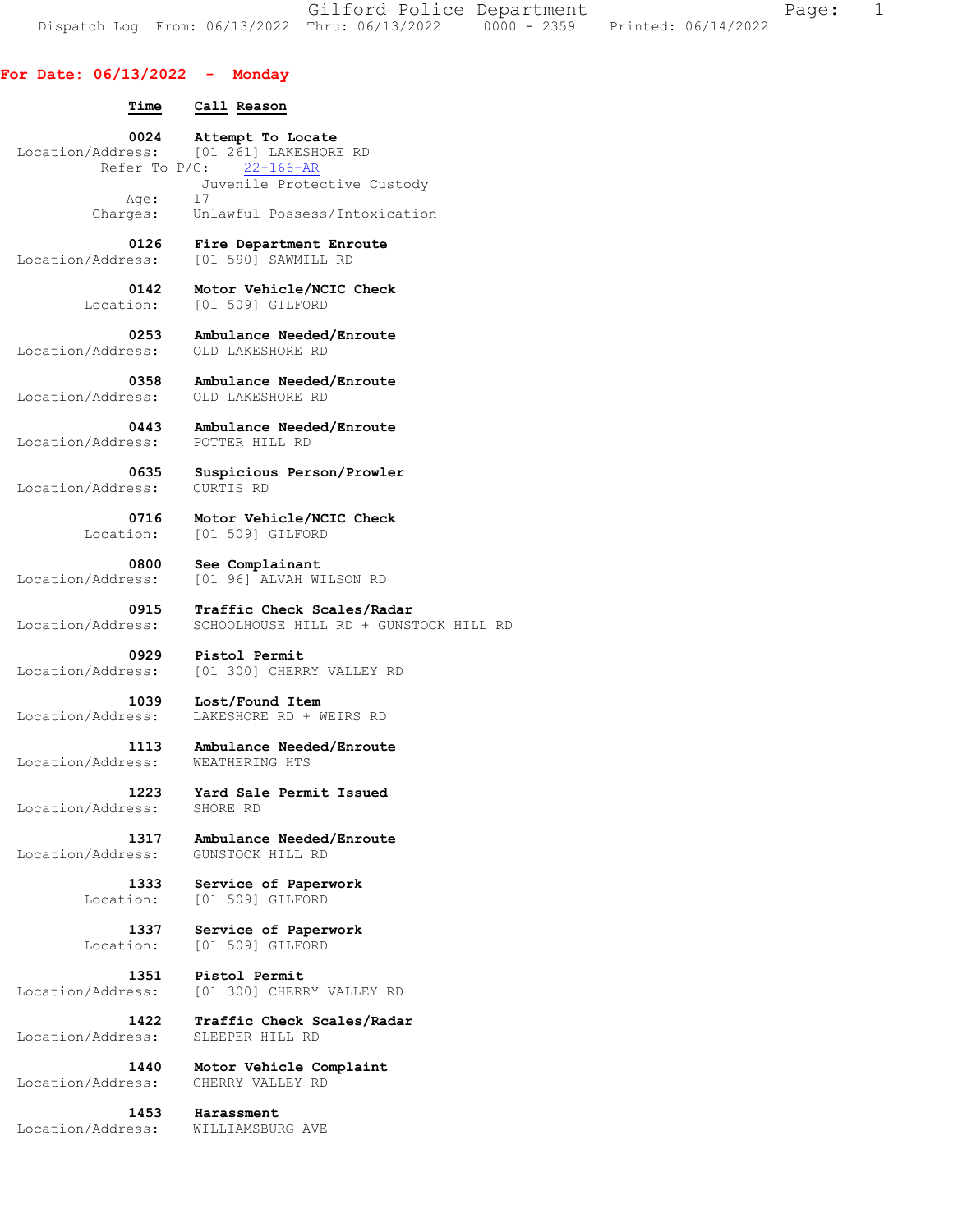Location/Address: LIBERTY HILL RD

 **1453 Ambulance Needed/Enroute** 

 **1547 Traffic Check Scales/Radar**  Location/Address: LAKESHORE RD + LISCOMB CIR

 **1613 ALARM**  Location/Address: [01 679] STONE RD

 **1624 Fingerprints Requested**  Location/Address: [01 300] CHERRY VALLEY RD

 **1632 Traffic Check Scales/Radar**  Location/Address: WATSON RD + RED OAK DR

 **1656 Attempt To Locate**  Location/Address: WOODBRIDGE RD

 **1705 Attempt To Locate**  Location/Address: TIMBER LN

 **1736 Traffic Check Scales/Radar**  Location/Address: [01 518] LAKESHORE RD

 **1742 Road & Weather Conditions**  Location/Address: [01 445] ROUTE 3 & 11 (BYPASS)

 **1803 Traffic Check Scales/Radar**  Location/Address: CHERRY VALLEY RD

 **1909 Motor Vehicle Complaint**  Location/Address: [01 469] ALVAH WILSON RD

 **1949 Motor Vehicle Complaint**  Location/Address: CHERRY VALLEY RD

**2001 Harassment**<br>ess: LIBERTY HILL RD Location/Address:

 **2003 Traffic Check Scales/Radar**  Location/Address: LAKESHORE RD + LISCOMB CIR

 **2021 Traffic Check Scales/Radar**  Location/Address: LAKESHORE RD + LISCOMB CIR

 **2031 Town Ordinance**  Location/Address: [01 163] LAKESHORE RD

 **2041 Dog/Animal Complaint**  Location/Address: SPRING HILL CIR

## **2042 Traffic Check Scales/Radar**

 Location/Address: COUNTRY CLUB RD Refer To Arrest: 22-167-AR Arrest: LEROUX, ROBERT E Address: 9 SARGENT PL Apt. #77 GILFORD, NH Age: 49 Charges: Drive after Rev/Sus - subsqt Bench Warrants Unregistered Vehicle Display False Insp/Reg Sticker

 **2123 Warrant Advised/Vacated**  Location/Address: [01 L0000240] OLD LAKESHORE RD Refer To Arrest: 22-168-AR Arrest: GAMBLE, FRANK L<br>Address: 303 OLD LAKESHO 303 OLD LAKESHORE RD Apt. #A4 GILFORD, NH Age: 58 Charges: Simple Assault, Mutual Combat Refer To Arrest: 22-169-AR